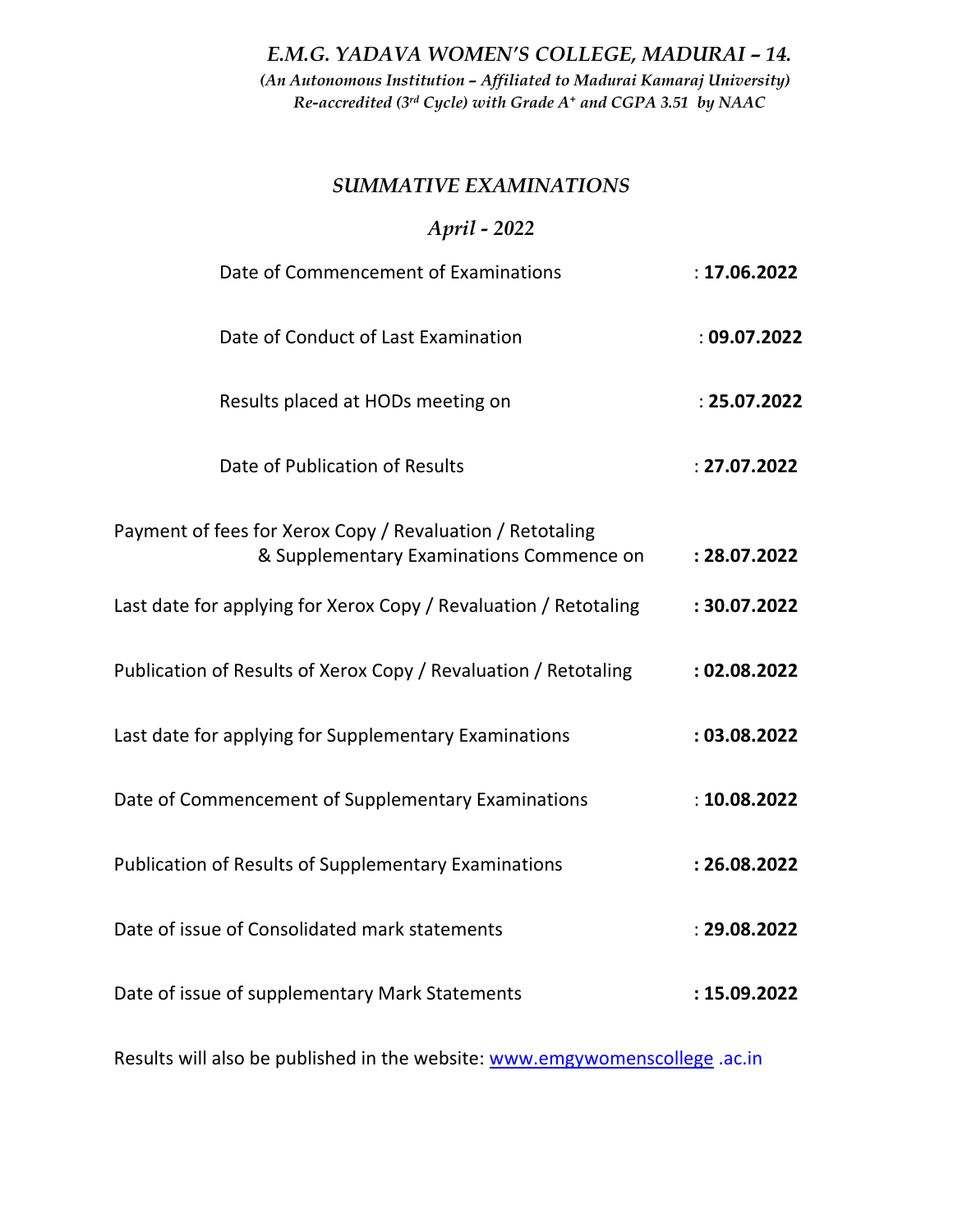#### E.M.G.YADAVA WOMEN'S COLLEGE, MADURAI – 625 014.

**(An Autonomous Institution Affiliated to Madurai Kamaraj University)** *Re-accredited (3rd Cycle) with Grade A+ and CGPA 3.51 by NAAC*

## Time Table for April 2022 - Summative Examinations

**Department of Tamil - UG**

#### **Part – IV & Part – V [10am to 1pm & 2pm to 5pm]**

| 21NMT2        | ஊடகவியல்                     | 17.06.2022[FN] |
|---------------|------------------------------|----------------|
| 17NMT2        | ஊடகவியல்(Arrear)             | 17.06.2022[FN] |
| 214TA2        | சிறப்புத்தமிழ் - II          | 17.06.2022[FN] |
| 174TA2        | சிறப்புத்தமிழ் - II(Arrear)  | 17.06.2022[FN] |
| 214TB2        | அடிப்படைத்தமிழ் - II         | 17.06.2022[FN] |
| 174VE6        | Value Education              | 17.06.2022[AN] |
| 175PE4/175NS4 | Physical Education/NSS       | 18.06.2022[FN] |
| 17SET61       | பணிவாய்ப்புத் தமிழ்          | 18.06.2022[AN] |
| 17SET41       | திரைப்படக்கலையும் விமாசனமும் | 20.06.2022[FN] |
| 17SET62       | படைப்பிலக்கியம்              | 20.06.2022[AN] |

#### **Certificate Course [10 am to 1 pm]**

| 19TC1 | கோயிற்கலைகள் | 21.06.2022[FN] |
|-------|--------------|----------------|
|       |              |                |

## **Part – I, Part - II& Part – III [10 am to 1pm]**

#### **II Semester**

| 211T <sub>2</sub>  | இடைக்கால இலக்கியமும் நாடகமும்            | 23.06.2022 |
|--------------------|------------------------------------------|------------|
| 212E2              | English for Enriching Communication - II | 27.06.2022 |
| 21T21              | சமய இலக்கியம்                            | 30.06.2022 |
| 17T <sub>21</sub>  | சமய இலக்கியம்(Arrear)                    | 30.06.2022 |
| 21T <sub>22</sub>  | இலக்கணம் - நன்னூல் - எழுத்ததிகாரம்       | 04.07.2022 |
| 21AT21             | தமிழக வரலாறும் பண்பாடும் - I             | 07.07.2022 |
| <b>IV</b> Semester |                                          |            |
| 171T4              | சங்க இலக்கியமும் உரைநடையும்              | 24.06.2022 |
| 172F4              | English for Enrichment – IV              | 28.06.2022 |
| 17T41              | காப்பிய இலக்கியம்                        | 01.07.2022 |
| 17T42              | இலக்கணம் - நன்னூல் - சொல்லதிகாரம்        | 05.07.2022 |
| 17AT4              | தொல்லியல்                                | 08.07.2022 |
|                    |                                          |            |

#### **VI Semester**

| 17T61  | பதினெண்மேற்கணக்கு    | 25.06.2022 |
|--------|----------------------|------------|
| 17T62  | இலக்கணம் - யாப்ப அணி | 29.06.2022 |
| 17TE6B | இலக்கியத் திறனாய்வு  | 02.07.2022 |
| 17T63  | மொமியியல்            | 06.07.2022 |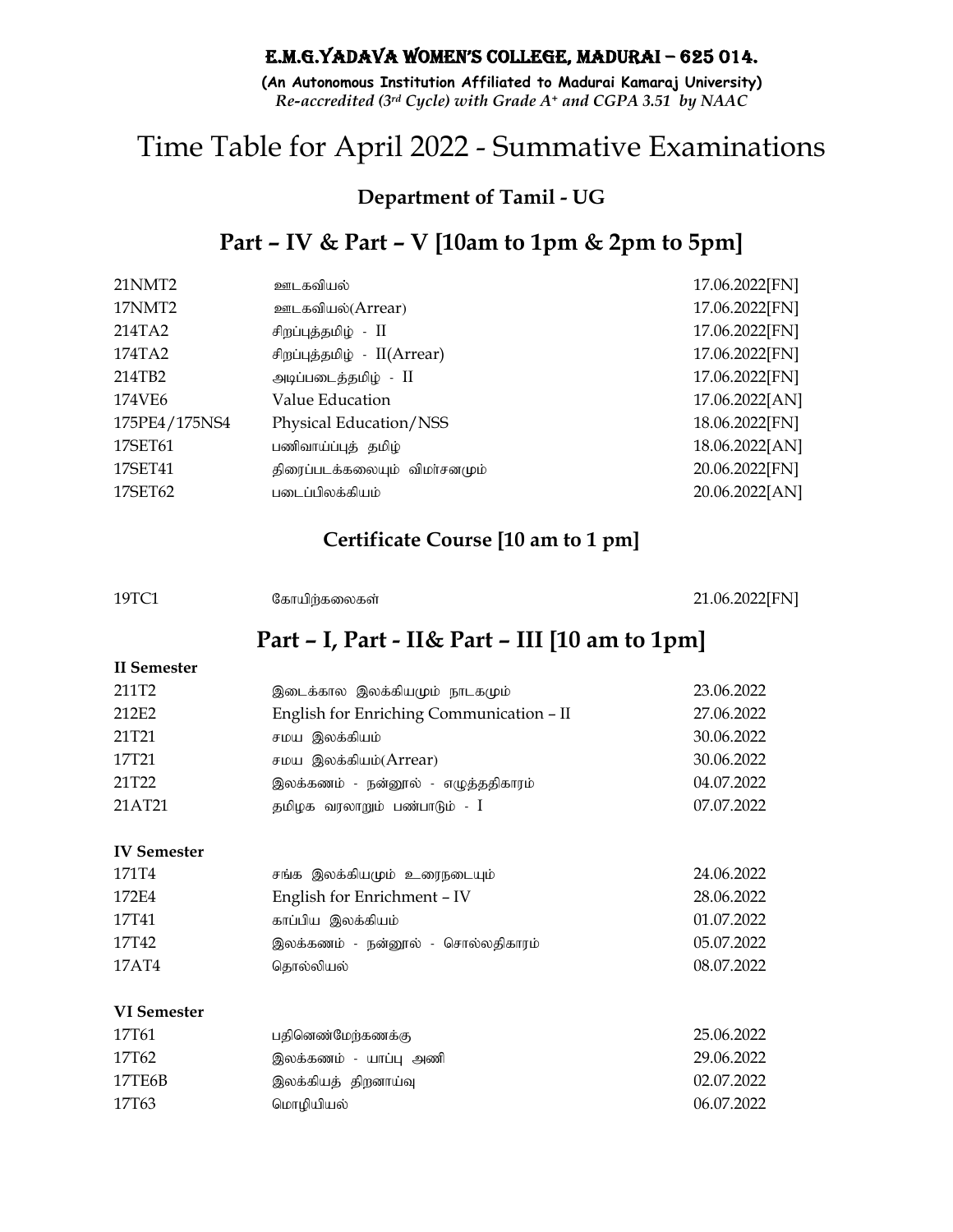#### **Department of Tamil - PG**

## **[10 am to 1pm]**

#### **II Semester**

| 21OPTNM2               | தமிழ் இலக்கிய வரலாறு $-2$         | 21.06.2022 |
|------------------------|-----------------------------------|------------|
| 21 OPT 21              | சமய இலக்கியம்                     | 23.06.2022 |
| 21 OPT 22              | தொல்காப்பியம் - சொல்லதிகாரம்      | 27.06.2022 |
| 21OPT23                | காப்பிய இலக்கியம்                 | 30.06.2022 |
| 21OPT24                | இலக்கிய உரையாசிரியா்கள்           | 04.07.2022 |
| 21 OPTE <sub>2</sub> A | ஊடகத்தமிழ்                        | 07.07.2022 |
|                        |                                   |            |
|                        |                                   |            |
| <b>IV Semester</b>     |                                   |            |
| 17PT41                 | பண்டை இலக்கியம் - புறம்           | 24.06.2022 |
| 17PT42                 | இலக்கியமும் உளவியலும்             | 28.06.2022 |
| 17PT43                 | தொல்காப்பியம் - பொருளதிகாரம் - II | 01.07.2022 |
| 17PT44                 | ஆய்வியல் அறிமுகம்                 | 05.07.2022 |
| 17PTE4B                | திருக்குறள் - 4                   | 08.07.2022 |

#### **Department of English - UG**

## **Part – IV & Part – V [10am to 1pm & 2pm to 5pm]**

| 21 NME <sub>2</sub> | <b>Communication Skills II</b>                 | 17.06.2022[FN] |
|---------------------|------------------------------------------------|----------------|
| 174VE6              | Value Education                                | 17.06.2022[AN] |
| 175PE4/175NS4       | Physical Education/NSS                         | 18.06.2022[FN] |
| 17SEE61             | Job Oriented Skills                            | 18.06.2022[AN] |
| 17SEE41             | Eco Literature                                 | 20.06.2022[FN] |
| 17SEE62             | <b>English for Enhancement</b>                 | 20.06.2022[AN] |
|                     | Certificate Course [10 am to 1 pm]             |                |
| 21CE1               | Spoken English                                 | 21.06.2022[FN] |
|                     | Part - I, Part - II& Part - III [10 am to 1pm] |                |
| <b>II</b> Semester  |                                                |                |
| 211T2               | இடைக்கால இலக்கியமும் நாடகமும்                  | 23.06.2022     |
| 211H <sub>2</sub>   | Part - I Hindi                                 | 23.06.2022     |
| 171T <sub>2</sub>   | பக்தி இலக்கியமும் நாடகமும் (Arrear)            | 23.06.2022     |
| 212E2               | English for Enriching Communication - II       | 27.06.2022     |
| 172E2               | English for Enrichment - II(Arrear)            | 27.06.2022     |
| 21E21               | History of English Literature                  | 30.06.2022     |
| 17E21               | British Literature Paper II                    |                |
|                     | (Augustan and Romantic Age) (Arrear)           | 30.06.2022     |
| 21E22               | Indian Writing in English                      | 04.07.2022     |
| 17E22               | Indian English Literature (Arrear)             | 04.07.2022     |
| 21E23               | Phonetics                                      | 07.07.2022     |
| 17AE21              | Social History of England(Arrear)              | 07.07.2022     |

#### **IV Semester**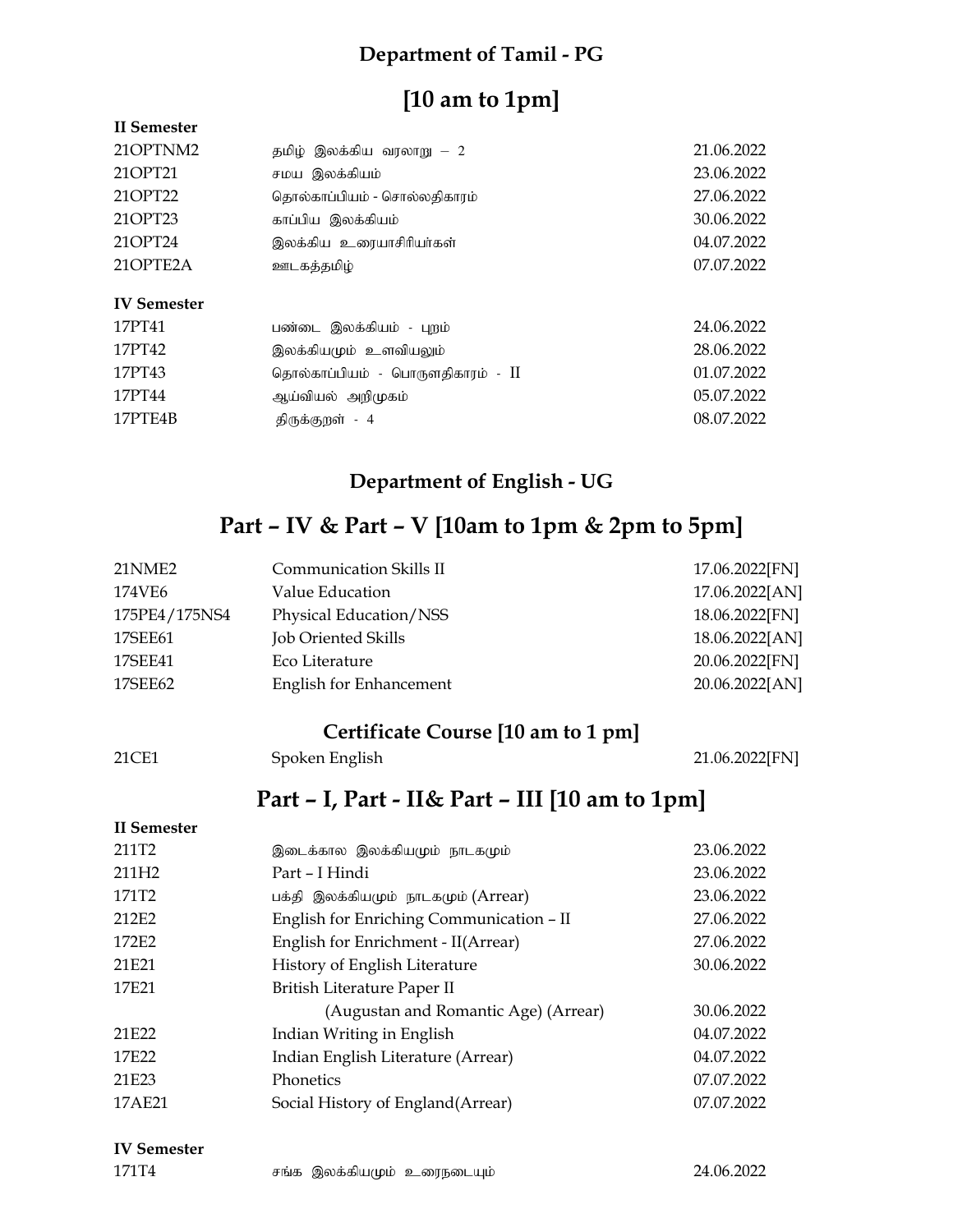| 171H4              | Part – I Hindi                             | 24.06.2022 |
|--------------------|--------------------------------------------|------------|
| 171F4              | Part – I French                            | 24.06.2022 |
| 172E4              | English for Enrichment - IV                | 28.06.2022 |
| 17E41              | Indian Women Writers                       | 01.07.2022 |
| 17F.42             | Literary Theory & Criticism                | 05.07.2022 |
| 17E43              | British Literature paper - IV (Modern Age) | 08.07.2022 |
|                    |                                            |            |
| <b>VI</b> Semester |                                            |            |
| 17E61              | World Classics in Translation              | 25.06.2022 |
| 17E62              | Indian Diasporic Women Writers             | 29.06.2022 |
| 17E63              | Shakespeare                                | 02.07.2022 |
| 17EE6A             | Human Rights in Literature                 | 06.07.2022 |

## **Department of English – UG**

#### **Arrear**

#### **I, III & V Semester**

## **Part III & Part IV[10am to 1pm & 2pm to 5pm]**

| I Semester |                                            |                |
|------------|--------------------------------------------|----------------|
| 17E11      | Literary Forms (Arrear)                    | 30.06.2022[AN] |
| V Semester |                                            |                |
| 17SEE51    | Journalism and Mass Communication (Arrear) | 18.06.2022[FN] |
| 174EV5     | Environmental Studies (Arrear)             | 20.06.2022[FN] |

#### **Department of English – PG**

## **[10 am to 1pm]**

| <b>II</b> Semester |                                             |            |
|--------------------|---------------------------------------------|------------|
| 21OPENM2           | Mass Communication and Journalism           | 21.06.2022 |
| 21OPE21            | American Literature                         | 23.06.2022 |
| 21OPE22            | Literary Theory and Criticism               | 27.06.2022 |
| 21OPE23            | Shakespeare                                 | 30.06.2022 |
| 21OPE24            | Comparative Literature: Theory and Practice | 04.07.2022 |
| 21OPEE2A           | <b>Translation Studies</b>                  | 07.07.2022 |

#### **IV Semester**

| 17PE41 | Shakespeare                | 24.06.2022 |
|--------|----------------------------|------------|
| 17PE42 | Canadian Literature        | 28.06.2022 |
| 17PE43 | New Literatures in English | 01.07.2022 |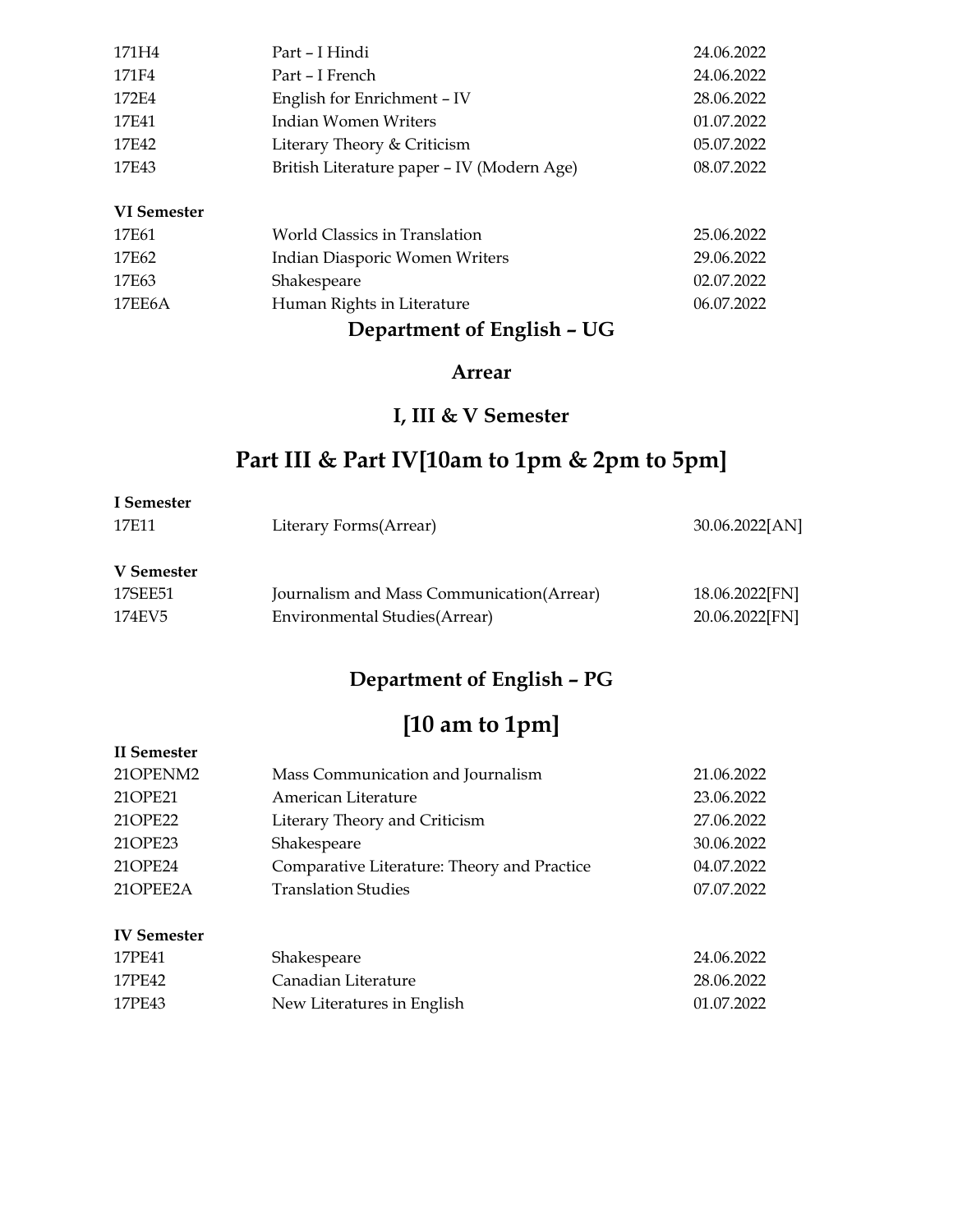## **Part – IV & Part – V [10am to 1pm & 2pm to 5pm]**

| 21NMH <sub>2</sub> | Constitution of India                       | 17.06.2022[FN] |
|--------------------|---------------------------------------------|----------------|
| 174VE6             | Value Education                             | 17.06.2022[AN] |
| 175PE4/175NS4      | Physical Education/NSS                      | 18.06.2022[FN] |
| 17SEH61            | <b>Women Studies</b>                        | 18.06.2022[AN] |
| 17SEH41            | Fundamentals of Entrepreneurship            | 20.06.2022[FN] |
| 17SEH62            | Indian History for Competitive Examinations | 20.06.2022[AN] |

#### **Certificate Course [10 am to 1 pm]**

19HC1 Tourism Business and Management 21.06.2022[FN]

#### **Part – I, Part - II& Part – III [10 am to 1pm]**

#### **II Semester**

| 211T2             | இடைக்கால இலக்கியமும் நாடகமும்                             | 23.06.2022 |
|-------------------|-----------------------------------------------------------|------------|
| 212E2             | English for Enriching Communication - II                  | 27.06.2022 |
| 21H21             | History of India - II (712A.D - 1526A.D.)                 | 30.06.2022 |
| 21H22             | History of Tamilnadu - II (1336 A.D - 1800 A.D.)          | 04.07.2022 |
| 17H <sub>22</sub> | History of Tamilnadu - II (1336 A.D - 1800 A.D.) (Arrear) | 04.07.2022 |
| 21 A H 2          | <b>Economics of Marketing</b>                             | 07.07.2022 |

#### **IV Semester**

| 171T4 | சங்க இலக்கியமும் உரைநடையும்                                           | 24.06.2022 |
|-------|-----------------------------------------------------------------------|------------|
| 172E4 | English for Enrichment - IV                                           | 28.06.2022 |
| 17H41 | History of India - IV (1885 A.D - 1947A.D.)                           | 01.07.2022 |
| 17H42 | History of Science and Technology (since 17th century A.D) 05.07.2022 |            |
| 17AH4 | Modern Governments - Theory and Practice - Paper II                   | 08.07.2022 |

#### **VI Semester**

| 17HE6A | Epigraphy                                      | 06.07.2022 |
|--------|------------------------------------------------|------------|
| 17H63  | Facets of World Civilizations                  | 02.07.2022 |
| 17H62  | History of Europe – II (1914 A.D. – 2005 A.D.) | 29.06.2022 |
| 17H61  | Elements of Historiography                     | 25.06.2022 |

**Department of History – UG** 

#### **Arrear**

#### **I, III & V Semester**

## **Part – III [2pm to 5pm]**

# **III Semester**

17H31 History of India - III (1707 A.D. - 1885 A.D.) (Arrear) 01.07.2022 [AN]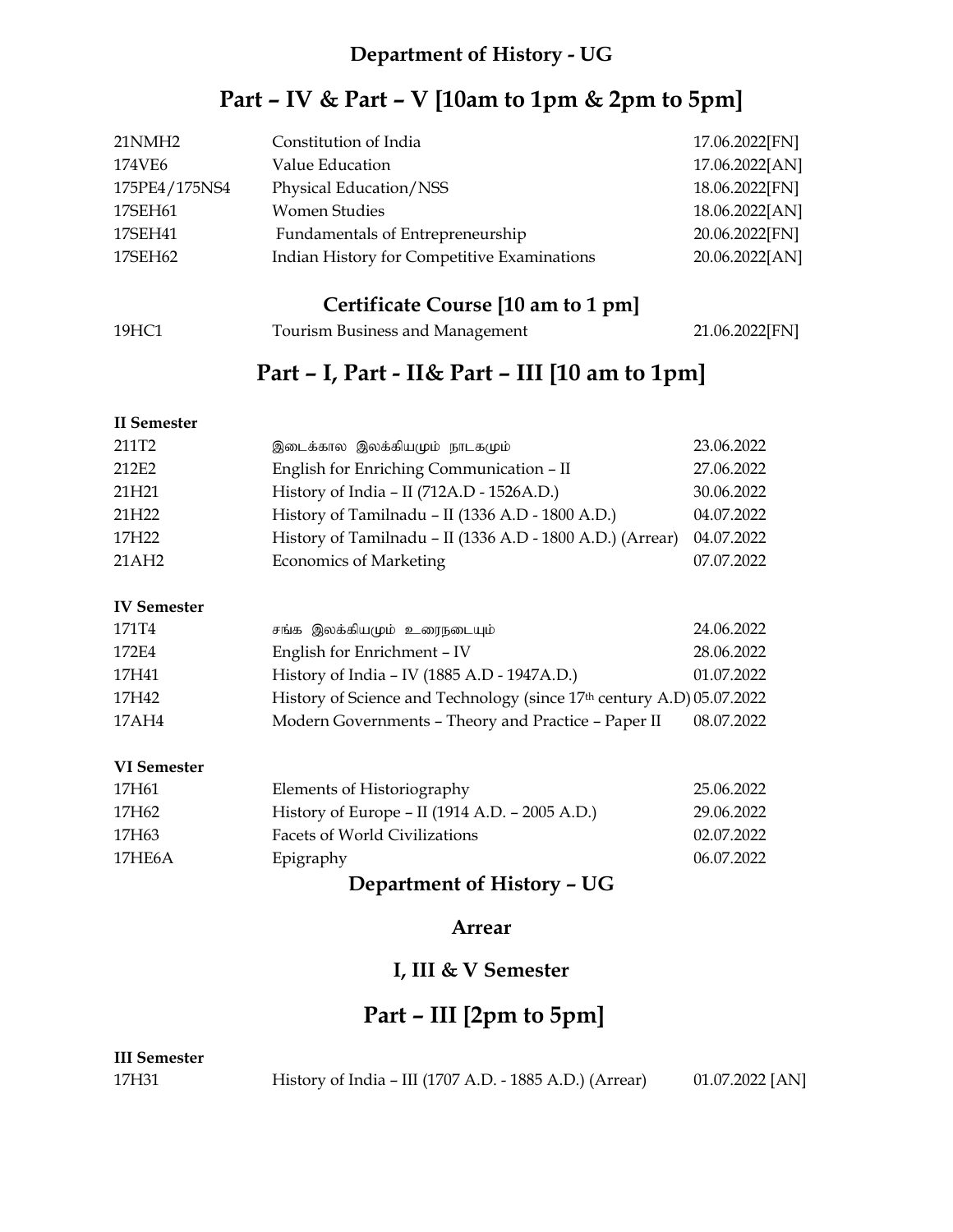## **Department of History – PG**

## **[10 am to 1pm]**

| II Semester            |                                                          |            |
|------------------------|----------------------------------------------------------|------------|
| 21 OPHNM <sub>2</sub>  | History for Competitive Examination - Paper - II         | 21.06.2022 |
| 21OPH21                | Socio - Cultural History of India (1206 A.D - 1707 A.D)  | 23.06.2022 |
| 21OPH22                | Freedom Movement in India                                | 27.06.2022 |
| 21OPH23                | Socio - Cultural History of Tamilnadu                    |            |
|                        | (1565 A.D. to 2006 A.D.)                                 | 30.06.2022 |
| 21 OP H 24             | Tourism Product in India                                 | 04.07.2022 |
| 21 OPHE <sub>2</sub> A | Public Administration Paper - I                          | 07.07.2022 |
|                        |                                                          |            |
| <b>IV</b> Semester     |                                                          |            |
| 17PH41                 | Constitutional History of India (1773 A.D. to 1950 A.D.) | 24.06.2022 |
| 17PH42                 | Contemporary India                                       | 28.06.2022 |
| 17PH43                 | Archives Keeping                                         | 01.07.2022 |
| 17PH44                 | Art and Architecture of India                            | 05.07.2022 |
|                        |                                                          |            |

## **Department of Zoology - UG**

| 21NMZ2             | <b>Ornamental Fish Culture</b>           | 17.06.2022[FN] |
|--------------------|------------------------------------------|----------------|
| 17NMZ2             | Ornamental fish culture                  | 17.06.2022[FN] |
| 174VE6             | Value Education                          | 17.06.2022[AN] |
| 175PE4/175NS4      | Physical Education/NSS                   | 18.06.2022[FN] |
| 21SEZ21            | Vermi Technology                         | 18.06.2022[FN] |
| 17SEZ61            | Economic Zoology                         | 18.06.2022[AN] |
| 21SEZ22            | Clinical Microbiology                    | 20.06.2022[FN] |
|                    | Certificate Course [10 am to 1 pm]       |                |
| 19ZC1              | Human Systems and Clinical Chemistry     | 21.06.2022[FN] |
| 19GC1              | Propagation of Horticultural Crops       | 21.06.2022[FN] |
| <b>II</b> Semester |                                          |                |
| 211T2              | இடைக்கால இலக்கியமும் நாடகமும்            | 23.06.2022     |
| 212E2              | English for Enriching Communication - II | 27.06.2022     |
| 21Z21              | Chordata                                 | 30.06.2022     |
| 21AK2              | General Chemistry - II                   | 07.07.2022     |
| <b>IV Semester</b> |                                          |                |
| 171T4              | சங்க இலக்கியமும் உரைநடையும்              | 24.06.2022     |
| 172E4              | English for Enrichment - IV              | 28.06.2022     |
| 17Z41              | Developmental Biology                    | 01.07.2022     |
| 17AG4              | Cell Biology, Plant Anatomy, Genetics,   |                |
|                    | Plant Breeding & Horticulture            | 05.07.2022     |
| 17AK4              | General Chemistry - IV                   | 08.07.2022     |
| <b>VI</b> Semester |                                          |                |
| 17Z61              | Physiology                               | 25.06.2022     |
| 17Z62              | Microbiology & Immunology                | 29.06.2022     |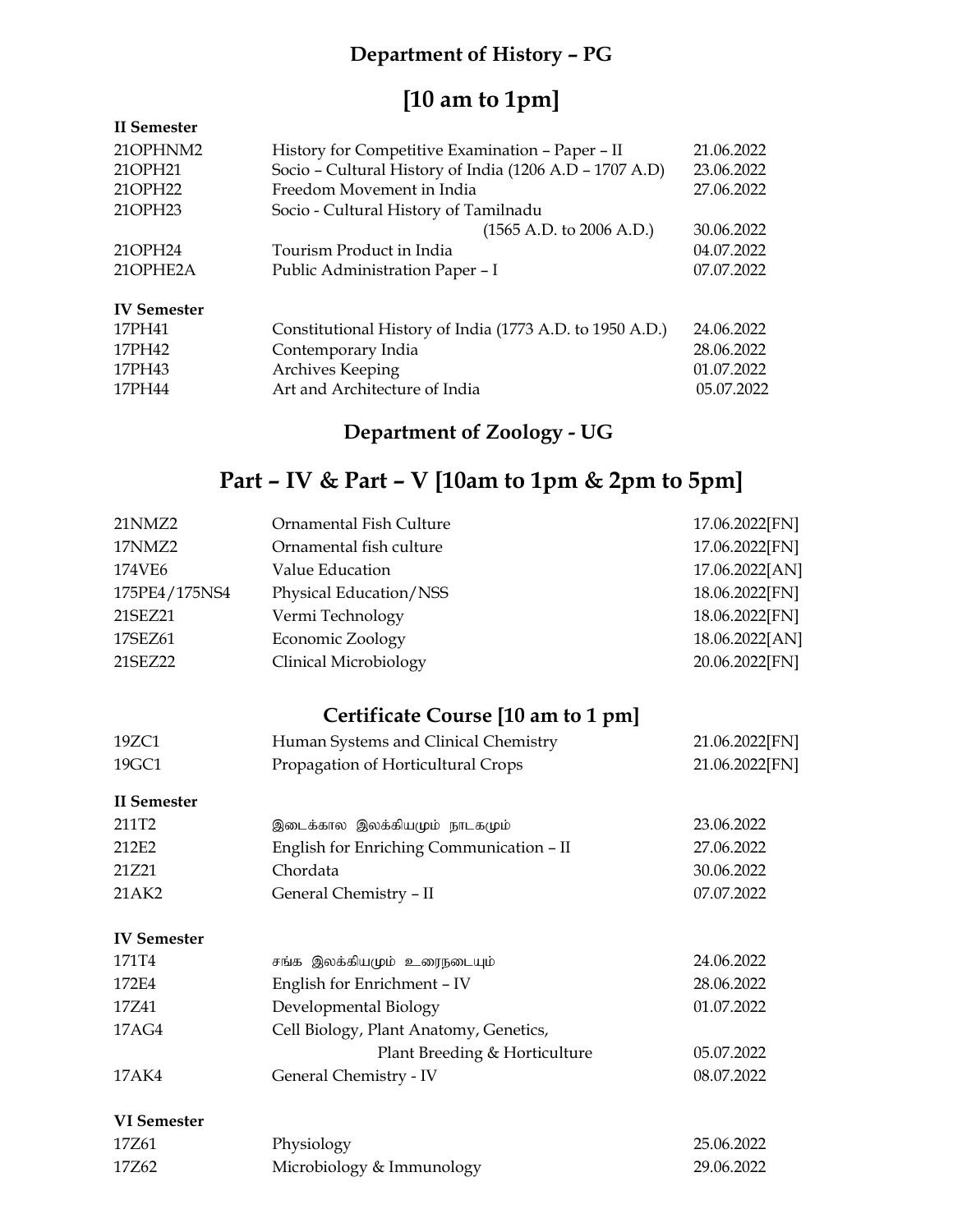| 17ZE6A | Biotechnology                      | 02.07.2022 |
|--------|------------------------------------|------------|
| 17AG6  | Plant Physiology, Embryology,      |            |
|        | Tissue culture and Plant Pathology | 06.07.2022 |

## **Department of Zoology – UG**

#### **Repeat Semester**

## **Part – I, Part - II& Part – III [10 am to 1pm]**

| 144VE6  | Value Education                                  | 17.06.2022[AN] |
|---------|--------------------------------------------------|----------------|
| 14SEZ61 | Entrepreneur Zoology                             | 18.06.2022[AN] |
| 14Z61   | Physiology                                       | 25.06.2022     |
| 14Z62   | Microbiology & Immunology                        | 29.06.2022     |
| 14ZE6A  | Biotechnology                                    | 02.07.2022     |
| 14AG6   | Plant Physiology, Embryology, Tissue culture and |                |
|         | Plant Pathology Physiology, Embryology,          |                |
|         | Tissue culture and Plant Pathology               | 06.07.2022     |

## **Department of Commerce - UG**

| 21NMC2             | <b>Entrepreneurship Development</b>            | 17.06.2022[FN] |
|--------------------|------------------------------------------------|----------------|
| 17NMC2             | Entrepreneurship Development                   | 17.06.2022[FN] |
| 174VE6             | Value Education                                | 17.06.2022[AN] |
| 175PE4/175NS4      | Physical Education/NSS                         | 18.06.2022[FN] |
| 17SEC61            | Soft Skill for Job seekers                     | 18.06.2022[AN] |
| 17SEC41            | Financial Markets & Services                   | 20.06.2022[FN] |
| 17SEC62            | Quantitative Aptitude & Reasoning Skill        | 20.06.2022[AN] |
|                    | Certificate Course [10 am to 1 pm]             |                |
| 21CC1              | Financial Accounting using Tally               | 21.06.2022[FN] |
|                    | Diploma Course [2 pm to 5 pm]                  |                |
| 17CD1              | Advanced Accounting and Advanced               |                |
|                    | inventory using Tally                          | 21.06.2022[AN] |
|                    | Advanced Diploma Course [10 am to 1 pm]        |                |
| 17CAD1             | Tax Accounting and Pay Roll Accounting         | 22.06.2022[FN] |
|                    | Part - I, Part - II& Part - III [10 am to 1pm] |                |
| <b>II</b> Semester |                                                |                |
| 211C2              | Principles of Management                       | 23.06.2022     |
| 171C <sub>2</sub>  | Principles of Management(Arrear)               | 23.06.2022     |
| 212E2              | English for Enriching Communication - II       | 27.06.2022     |
| 172E2              | English for Enrichment - II(Arrear)            | 27.06.2022     |
| 21C21              | Advertising and Salesmanship                   | 30.06.2022     |
| 17C21              | Advertising and Salesmanship(Arrear)           | 30.06.2022     |
| 21C22              | Financial Accounting - II                      | 04.07.2022     |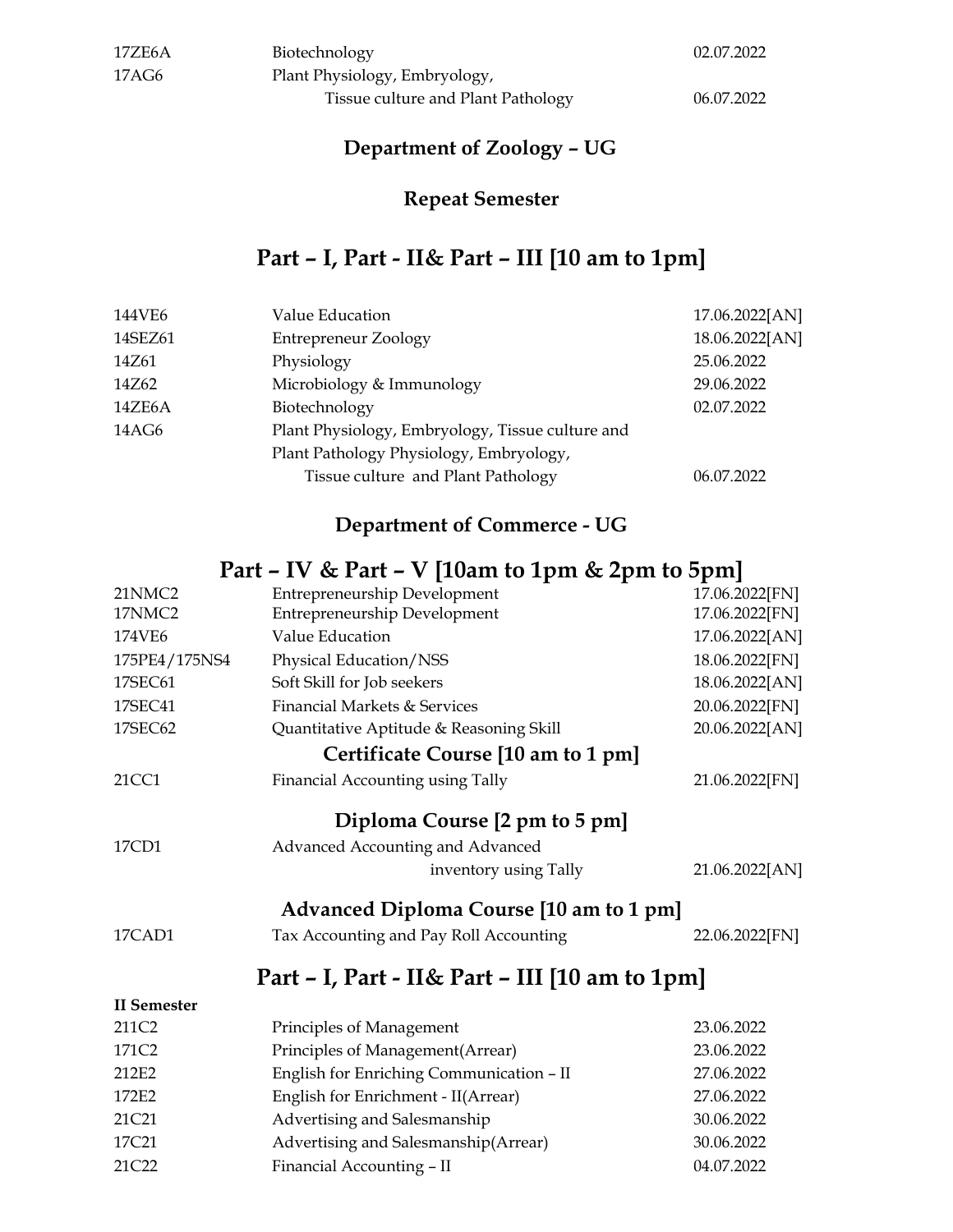| 17C <sub>22</sub>  | Financial Accounting - II(Arrear)   | 04.07.2022 |
|--------------------|-------------------------------------|------------|
| 21AC2              | <b>Business Economics</b>           | 07.07.2022 |
| 17AC2              | <b>Business Economics (Arrear)</b>  | 07.07.2022 |
| <b>IV</b> Semester |                                     |            |
| 17C41              | <b>Entrepreneurship Development</b> | 24.06.2022 |
| 17C42              | Auditing                            | 28.06.2022 |
| 17C43              | <b>Banking</b>                      | 01.07.2022 |
| 17C44              | Partnership Accounts                | 05.07.2022 |
| 17AC4              | <b>Business Mathematics</b>         | 08.07.2022 |
| VI Semester        |                                     |            |
| 17C61              | <b>Special Accounts</b>             | 25.06.2022 |
| 17C62              | Industrial Law                      | 29.06.2022 |
| 17C63              | <b>Financial Management</b>         | 02.07.2022 |
| 17CE6A             | Income Tax - II                     | 06.07.2022 |
|                    |                                     |            |

## **Department of Commerce with Computer Application - UG**

## **Part – IV & Part – V [10am to 1pm & 2pm to 5pm]**

| 21NMC2        | <b>Entrepreneurship Development</b>     | 17.06.2022[FN] |
|---------------|-----------------------------------------|----------------|
| 174VE6        | Value Education                         | 17.06.2022[AN] |
| 175PE4/175NS4 | Physical Education/NSS                  | 18.06.2022[FN] |
| 17SEC61       | Soft Skill for Job seekers              | 18.06.2022[AN] |
| 17SEC41       | Financial Markets & Services            | 20.06.2022[FN] |
| 17SEC62       | Quantitative Aptitude & Reasoning Skill | 20.06.2022[AN] |

## **Part – I, Part - II& Part – III [10 am to 1pm]**

#### **II Semester**

| 211C <sub>2</sub>  | Principles of Management                 | 23.06.2022 |
|--------------------|------------------------------------------|------------|
| 171C <sub>2</sub>  | Principles of Management (Arrear)        | 23.06.2022 |
| 212E2              | English for Enriching Communication - II | 27.06.2022 |
| 172E2              | English for Enrichment - II(Arrear)      | 27.06.2022 |
| 21C22              | Financial Accounting - II                | 04.07.2022 |
| 17C <sub>22</sub>  | Financial Accounting - II(Arrear)        | 04.07.2022 |
| 21AD <sub>2</sub>  | Programming in C                         | 07.07.2022 |
| 17AD2              | Programming in C(Arrear)                 | 07.07.2022 |
| <b>IV Semester</b> |                                          |            |
| 17D41              | Web Technology                           | 24.06.2022 |
| 17C43              | Banking                                  | 01.07.2022 |
| 17C44              | Partnership Accounts                     | 05.07.2022 |
| 17AC4              | <b>Business Mathematics</b>              | 08.07.2022 |

#### **VI Semester**

| 17C61  | Special Accounts    | 25.06.2022 |
|--------|---------------------|------------|
| 17D62  | programming in JAVA | 29.06.2022 |
| 17CE6A | Income Tax – II     | 06.07.2022 |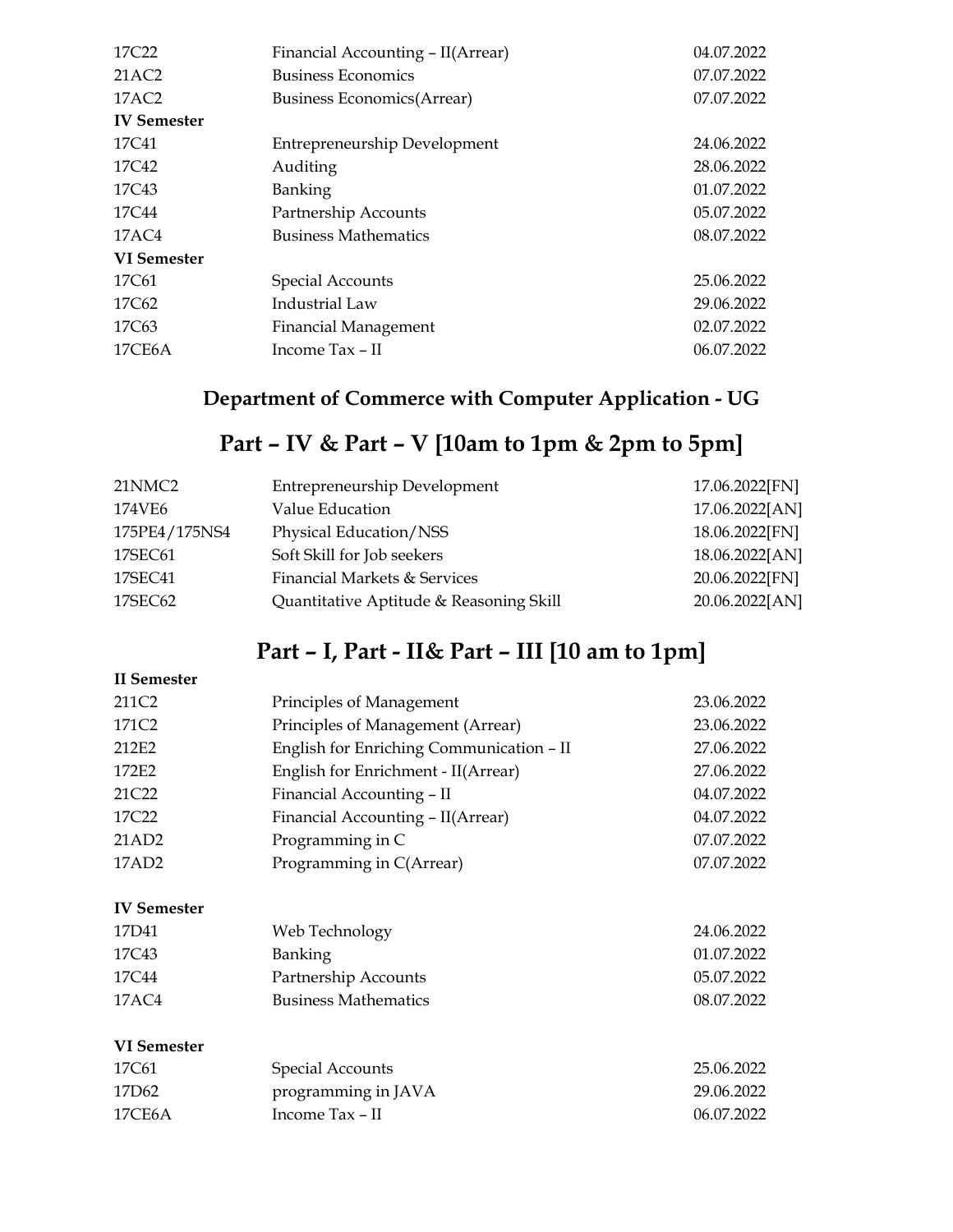#### **Department of Commerce (Professional Accounting) - UG**

## **Part – IV [10am to 1pm]**

21NMR2 Entrepreneurship Development 17.06.2022[FN]

## **Part – I, Part - II& Part – III [10 am to 1pm]**

#### **II Semester**

| 211R2    | Principles of Management                 | 23.06.2022 |
|----------|------------------------------------------|------------|
| 212E2    | English for Enriching Communication - II | 27.06.2022 |
| 21R21    | Financial Accounting - II                | 30.06.2022 |
| 21R22    | Marketing                                | 04.07.2022 |
| 21 A R 2 | <b>Business Mathematics</b>              | 07.07.2022 |

#### **Department of Commerce with Computer Application - PG**

## **[10 am to 1pm]**

| II Semester        |                                     |            |
|--------------------|-------------------------------------|------------|
| 21OPDNM2           | Desk Top Publishing                 | 21.06.2022 |
| 21 OPD 21          | <b>Advanced Business Statistics</b> | 23.06.2022 |
| 21OPD22            | Cost & Management Accounting        | 27.06.2022 |
| 21OPD23            | Human Resource Management           | 30.06.2022 |
| 21OPDE2A           | Web Designing                       | 04.07.2022 |
|                    |                                     |            |
| <b>IV Semester</b> |                                     |            |

| 17PC41  | Research Methodology                       | 24.06.2022 |
|---------|--------------------------------------------|------------|
| 17PC42  | Indirect Taxes                             | 28.06.2022 |
| 17PCE4A | Security Analysis and Portfolio Management | 01.07.2022 |
| 17PC43  | Software Engineering                       | 05.07.2022 |

#### **Department of Commerce – PG**

## **[10 am to 1pm]**

| Advanced MS Excel                    | 21.06.2022 |
|--------------------------------------|------------|
| <b>Advanced Business Statistics</b>  | 23.06.2022 |
| Human Resource Management            | 27.06.2022 |
| <b>Advanced Corporate Accounting</b> | 30.06.2022 |
| Insurance and Risk Management        | 04.07.2022 |
| Marketing Management                 | 07.07.2022 |
|                                      |            |

#### **Department of Mathematics – UG**

| 21NMM2        | Mathematics for Competitive Examinations - Paper II | 17.06.2022[FN] |
|---------------|-----------------------------------------------------|----------------|
| 174VE6        | Value Education                                     | 17.06.2022[AN] |
| 175PE4/175NS4 | Physical Education/NSS                              | 18.06.2022[FN] |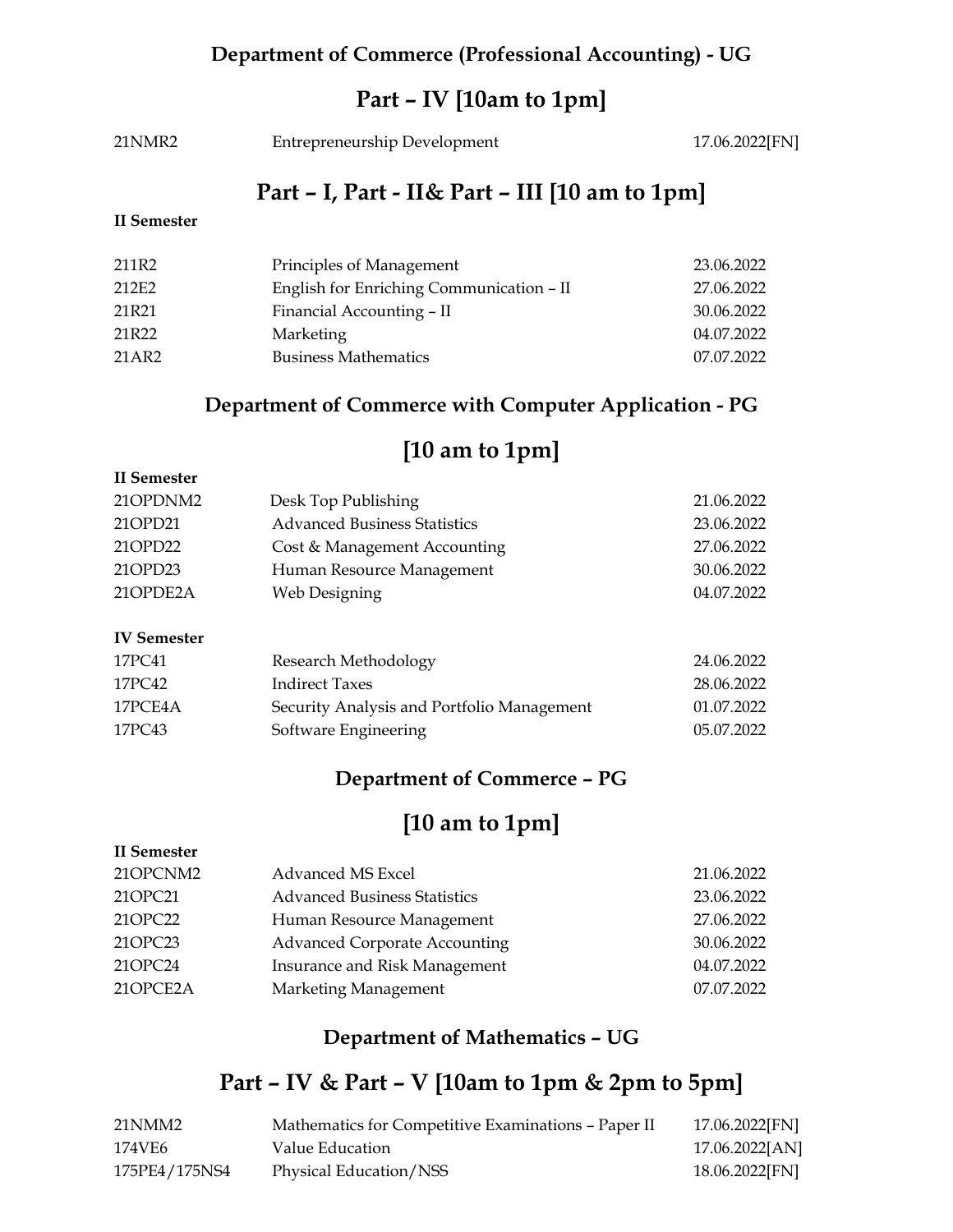| 17SEM61            | <b>Discrete Mathematics</b>                    | 18.06.2022[AN] |
|--------------------|------------------------------------------------|----------------|
| 17SEM41            | Analytical Geometry - 3 Dimension              | 20.06.2022[FN] |
| 17SEM62            | Combinatorics                                  | 20.06.2022[AN] |
|                    |                                                |                |
|                    | Certificate Course [10 am to 1 pm]             |                |
| 21MC1              | Certificate Course in Operations Research      | 21.06.2022[FN] |
|                    | Diploma Course [2 pm to 5 pm]                  |                |
| 17MD1              | Diploma Course in Operations Research          | 21.06.2022[AN] |
|                    | Advanced Diploma Course [10 am to 1 pm]        |                |
| 17MAD1             | Advanced Diploma Course in Operations Research | 22.06.2022[FN] |
|                    | Part - I, Part - II& Part - III [10 am to 1pm] |                |
| <b>II</b> Semester |                                                |                |
| 211T2              | இடைக்கால இலக்கியமும் நாடகமும்                  | 23.06.2022     |
| 212E2              | English for Enriching Communication - II       | 27.06.2022     |
| 21M21              | Sequences & Series                             | 30.06.2022     |
| 21M22              | <b>Differential Equations</b>                  | 04.07.2022     |
| 21AK2              | General Chemistry - II                         | 07.07.2022     |
| 21AP2              | <b>Thermal Physics</b>                         | 07.07.2022     |
| <b>IV Semester</b> |                                                |                |
| 171T4              | சங்க இலக்கியமும் உரைநடையும்                    | 24.06.2022     |
| 172E4              | English for Enrichment - IV                    | 28.06.2022     |
| 17M41              | Graph Theory                                   | 01.07.2022     |
| 17ME4A             | <b>Statics</b>                                 | 05.07.2022     |
| 17AK4              | General Chemistry - IV                         | 08.07.2022     |
| 17AP4              | Optics                                         | 08.07.2022     |
| <b>VI</b> Semester |                                                |                |
| 17M61              | Complex Analysis                               | 25.06.2022     |
| 17M62              | Statistics - II                                | 29.06.2022     |
| 17M63              | <b>Numerical Methods</b>                       | 02.07.2022     |
| 17AA61             | Object Oriented Programming with C++           | 06.07.2022     |
|                    | <b>Department of Mathematics - PG</b>          |                |
|                    | $[10 \text{ am to 1pm}]$                       |                |
| <b>II</b> Semester |                                                |                |
| 21OPMNM2           | Teaching & Research Aptitude Paper - II        | 21.06.2022     |
| 21OPM21            | Linear Algebra                                 | 23.06.2022     |
| 21OPM22            | Measure and Integration                        | 27.06.2022     |
| 21OPM23            | Graph Theory with Applications                 | 30.06.2022     |
| 21OPM24            | <b>Advanced Statistics - I</b>                 | 04.07.2022     |
| 21OPME2A           | Fuzzy Sets and Logic                           | 07.07.2022     |
|                    |                                                |                |
| <b>IV Semester</b> |                                                |                |
| 17PM41             | <b>Advanced Topology</b>                       | 24.06.2022     |
| 17PM42             | <b>Combinatorial Mathematics</b>               | 28.06.2022     |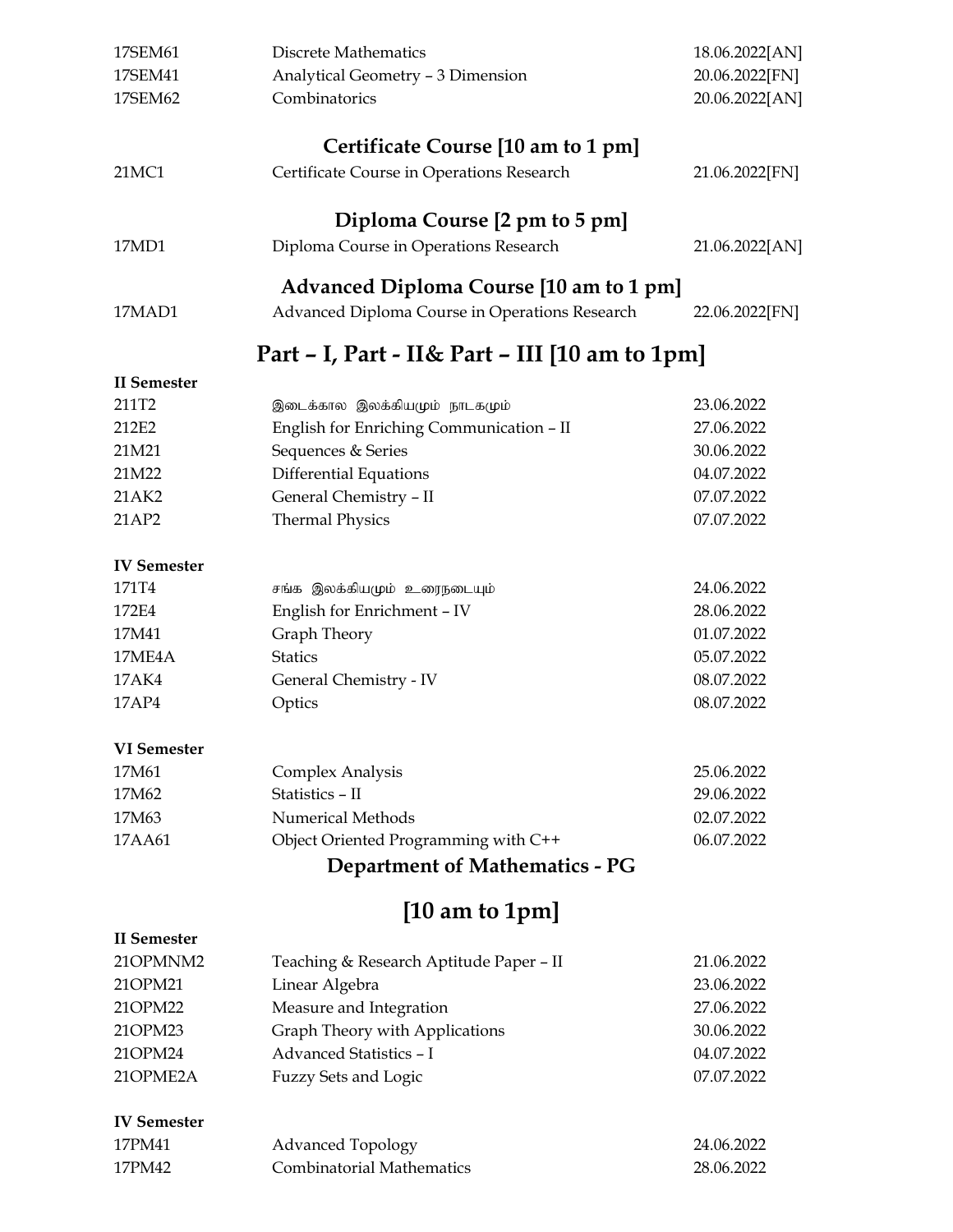| 17PM43 | <b>Functional Analysis</b> | 01.07.2022 |
|--------|----------------------------|------------|
| 17PM44 | <b>Operations Research</b> | 05.07.2022 |

## **Department of B.B.A. - UG**

## **Part – IV & Part – V [10am to 1pm & 2pm to 5pm]**

| 21NMB2             | Body Language                                  | 17.06.2022[FN] |
|--------------------|------------------------------------------------|----------------|
| 174VE6             | Value Education                                | 17.06.2022[AN] |
| 175PE4/175NS4      | Physical Education/NSS                         | 18.06.2022[FN] |
| 17SEB61            | <b>Interview Techniques</b>                    | 18.06.2022[AN] |
| 17SEB41            | Counselling                                    | 20.06.2022[FN] |
|                    | Certificate Course [10 am to 1 pm]             |                |
| 19BC1              | Hospital Management                            | 21.06.2022[FN] |
|                    | Part - I, Part - II& Part - III [10 am to 1pm] |                |
| <b>II</b> Semester |                                                |                |
| 211B2              | Individual Development                         | 23.06.2022     |
| 171B2              | Individual Development(Arrear)                 | 23.06.2022     |
| 212E2              | English for Enriching Communication - II       | 27.06.2022     |
| 172E2              | English for Enrichment - II(Arrear)            | 27.06.2022     |
| 21B21              | Cost Accounting                                | 30.06.2022     |
| 17B21              | Cost Accounting(Arrear)                        | 30.06.2022     |
| 21B22              | <b>Environment of Business</b>                 | 04.07.2022     |
| 17B22              | <b>Environment of Business(Arrear)</b>         | 04.07.2022     |
| 21AB21             | <b>Banking Law and Practice</b>                | 07.07.2022     |
| 17AB21             | Banking Law and Practice(Arrear)               | 07.07.2022     |
| <b>IV Semester</b> |                                                |                |
| 17B41              | <b>Business Mathematics</b>                    | 24.06.2022     |
| 17B42              | Materials Management                           | 28.06.2022     |
| 17B43              | <b>Entrepreneurial Development</b>             | 01.07.2022     |
| 17B44              | Customer Relationship Management               | 05.07.2022     |
| 17AB41             | Disaster Management                            | 08.07.2022     |
| VI Semester        |                                                |                |
| 17B61              | Human Resource Management                      | 25.06.2022     |
| 17B62              | <b>Financial Management</b>                    | 29.06.2022     |
| 17B63              | Management Information System                  | 02.07.2022     |
| 17B64              | <b>Brand Management</b>                        | 06.07.2022     |
| 17BE6A             | Retail Management                              | 09.07.2022     |
|                    | Department of B.B.A. - UG                      |                |
|                    | Arrear                                         |                |
|                    | <b>V</b> Semester                              |                |
|                    | Part – IV [10am to 1pm]                        |                |

**V Semester** 

17SEB51 Soft Skills(Arrear) 18.06.2022[FN]

#### **Department of Computer Science - UG**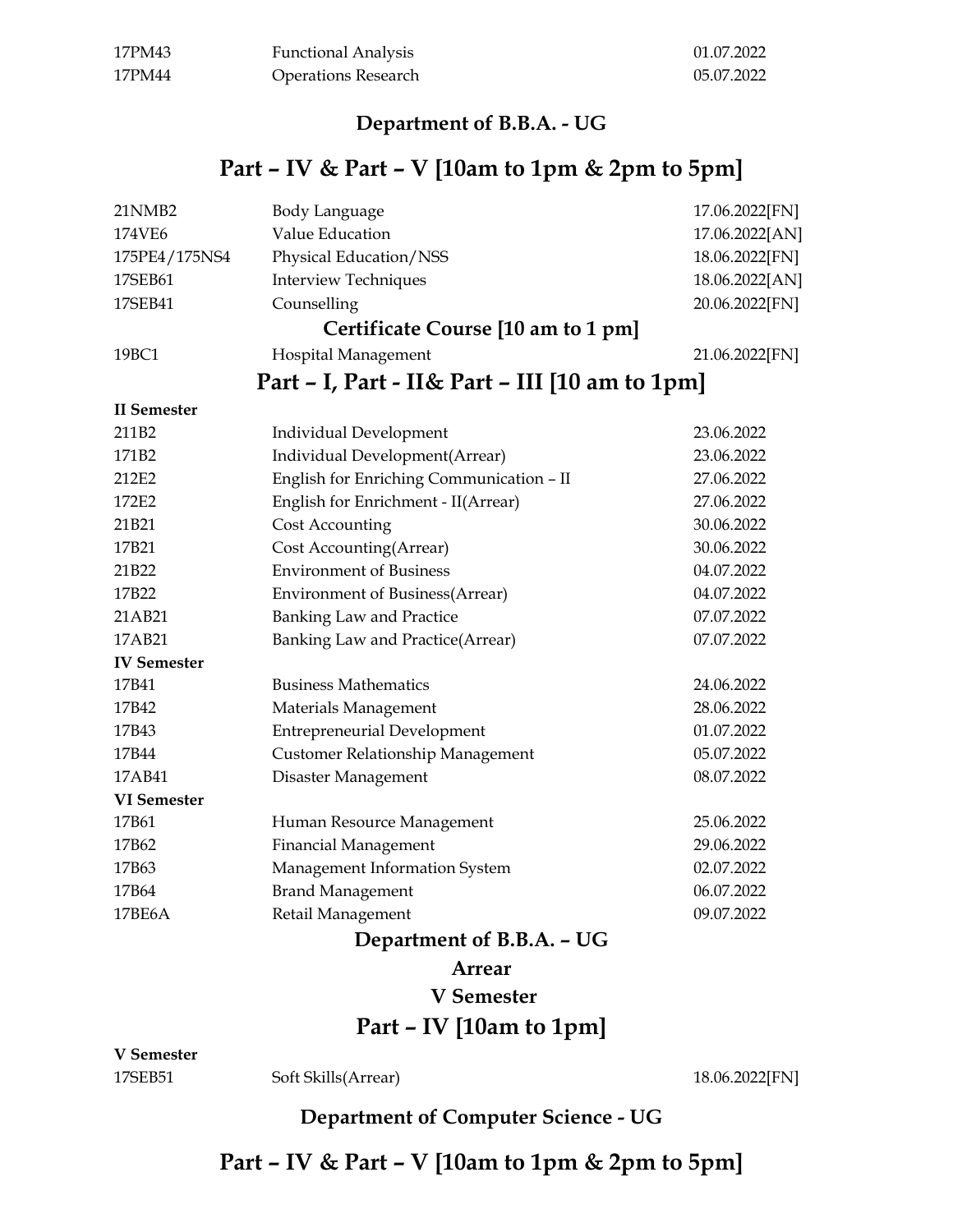| 21NMS2        | <b>Internet Applications</b> | 17.06.2022[FN] |
|---------------|------------------------------|----------------|
| 174VE6        | Value Education              | 17.06.2022[AN] |
| 175PE4/175NS4 | Physical Education/NSS       | 18.06.2022[FN] |

#### **Diploma Course [2 pm to 5 pm]**

| 17DS1 | PC – Software | 21.06.2022[AN] |
|-------|---------------|----------------|
| 17DS2 | Web Designing | 22.06.2022[AN] |

## **Part – I, Part - II& Part – III [10 am to 1pm]**

#### **II Semester**

| 211T2             | இடைக்கால இலக்கியமும் நாடகமும்                | 23.06.2022 |
|-------------------|----------------------------------------------|------------|
| 212F <sub>2</sub> | English for Enriching Communication - II     | 27.06.2022 |
| 21S21             | Object Oriented Programming with C++         | 30.06.2022 |
| 17S21             | Object Oriented Programming with C++(Arrear) | 30.06.2022 |
| 21AMS2            | Resource Management Techniques               | 04.07.2022 |
|                   |                                              |            |

#### **IV Semester**

| 171T4  | சங்க இலக்கியமும் உரைநடையும்   | 24.06.2022 |
|--------|-------------------------------|------------|
| 172E4  | English for Enrichment - IV   | 28.06.2022 |
| 17S41  | DOT NET                       | 01.07.2022 |
| 17S42  | Data Structure and Algorithms | 05.07.2022 |
| 17AMS4 | Numerical Methods             | 08.07.2022 |

#### **VI Semester**

| 17S61  | Data Communication and Networking | 25.06.2022 |
|--------|-----------------------------------|------------|
| 17S62  | Web Programming                   | 29.06.2022 |
| 17SE6A | Data Mining                       | 02.07.2022 |

#### **Department of Information Technology - UG**

#### **Part – IV & Part – V [10am to 1pm & 2pm to 5pm]**

| 21 NMI2       | Introduction to Internet | 17.06.2022[FN] |
|---------------|--------------------------|----------------|
| 174VE6        | Value Education          | 17.06.2022[AN] |
| 175PE4/175NS4 | Physical Education/NSS   | 18.06.2022[FN] |
| 17SEI61       | Quantitative Aptitude    | 18.06.2022[AN] |

#### **Certificate Course [10 am to 1 pm]**

| 19IC1 | Image Animation in Flash | 21.06.2022[FN] |
|-------|--------------------------|----------------|
|-------|--------------------------|----------------|

## **Part – I, Part - II& Part – III [10 am to 1pm]**

| II Semester       |                                          |            |
|-------------------|------------------------------------------|------------|
| 211T <sub>2</sub> | இடைக்கால இலக்கியமும் நாடகமும்            | 23.06.2022 |
| 212E2             | English for Enriching Communication - II | 27.06.2022 |
| 21121             | Object Oriented Programming with C++     |            |
|                   | and Data Structure                       | 30.06.2022 |
| 21 A I 2          | Resource Management Techniques           | 04.07.2022 |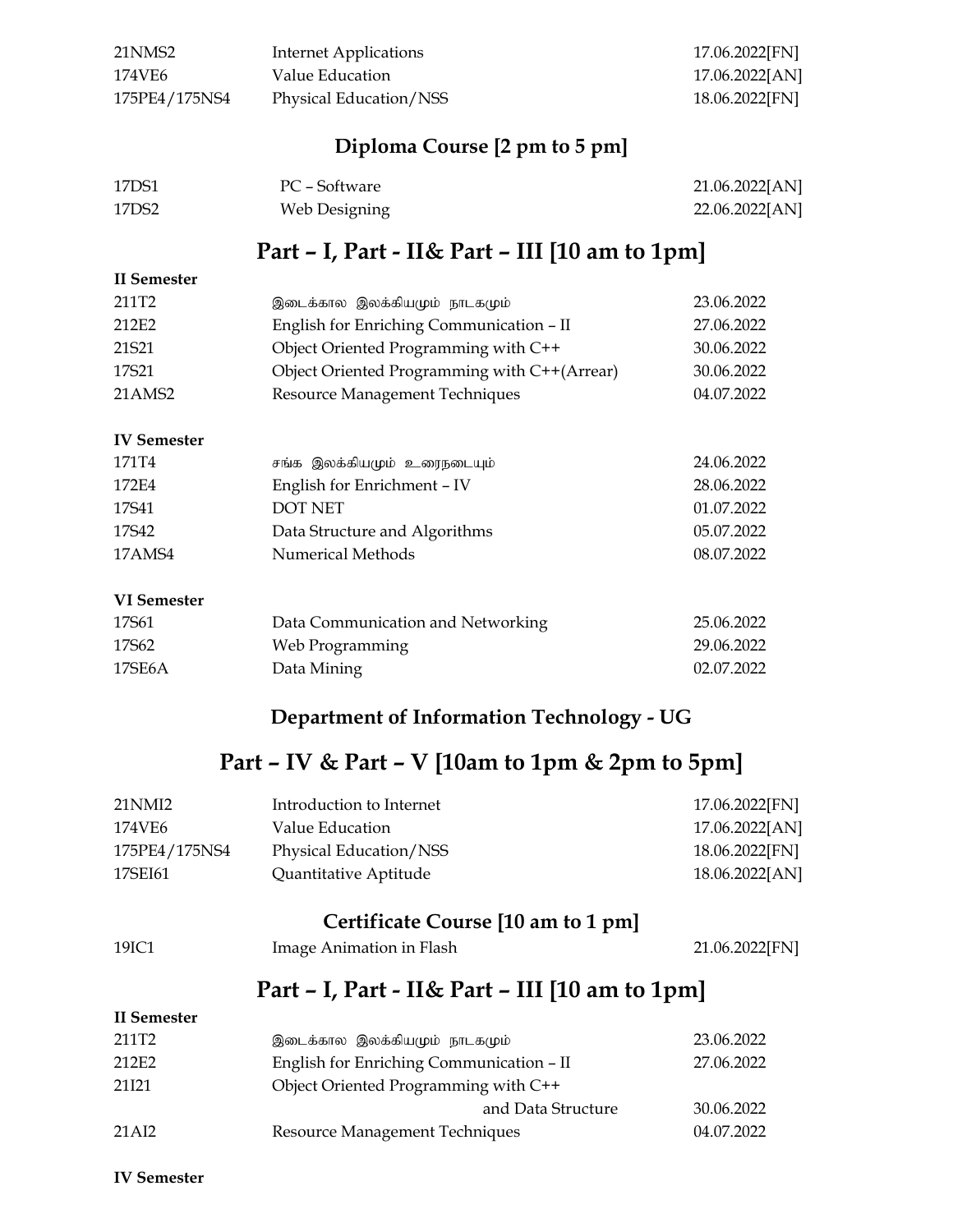#### 171T4

| ச                  |                                    |            |
|--------------------|------------------------------------|------------|
| ங்க                |                                    |            |
| இலக்கிய            |                                    |            |
| மும் உரைநடையும்    | 24.06.2022                         |            |
| 172F4              | English for Enrichment - IV        | 28.06.2022 |
| 17141              | Operating System & System Software | 01.07.2022 |
| 17142              | <b>Computer Graphics</b>           | 05.07.2022 |
| 17AI4              | Financial and Cost Accounting      | 08.07.2022 |
|                    |                                    |            |
| <b>VI</b> Semester |                                    |            |
| 17161              | Software Engineering               | 25.06.2022 |
| 17162              | Data Mining and Warehousing        | 29.06.2022 |

17IE6A Mobile Computing 02.07.2022

#### **Department of Information Technology - UG**

#### **Arrear**

#### **V Semester**

## **Part – III [2pm to 5pm]**

#### **V Semester**

| 17151  | Programming in Java(Arrear)      | 25.06.2022 |
|--------|----------------------------------|------------|
| 17153  | Computer Networks(Arrear)        | 02.07.2022 |
| 17IE5A | Client Server Computing (Arrear) | 06.07.2022 |

#### **Department of Information Technology - PG**

#### **[10 am to 1pm]**

#### **II Semester**

| 21OPINM2                          | Technologies of Internet           | 21.06.2022 |
|-----------------------------------|------------------------------------|------------|
| 21OPI21                           | <b>Operating System Concepts</b>   | 23.06.2022 |
| 21OPI22                           | <b>Digital Image Processing</b>    | 27.06.2022 |
| 21OPI23                           | Data Communications and Networking | 30.06.2022 |
| 21OPIE2B                          | Theory of Computations             | 04.07.2022 |
| <b>Department of Physics - UG</b> |                                    |            |

| <b>Astro Physics</b>                  | 17.06.2022[FN] |
|---------------------------------------|----------------|
| <b>Astro Physics</b>                  | 17.06.2022[FN] |
| Value Education                       | 17.06.2022[AN] |
| Physical Education/NSS                | 18.06.2022[FN] |
| Electronic Instrumentation            | 18.06.2022[FN] |
| Introduction to microcontrollers 8051 | 18.06.2022[AN] |
| Electricity                           | 20.06.2022[FN] |
|                                       |                |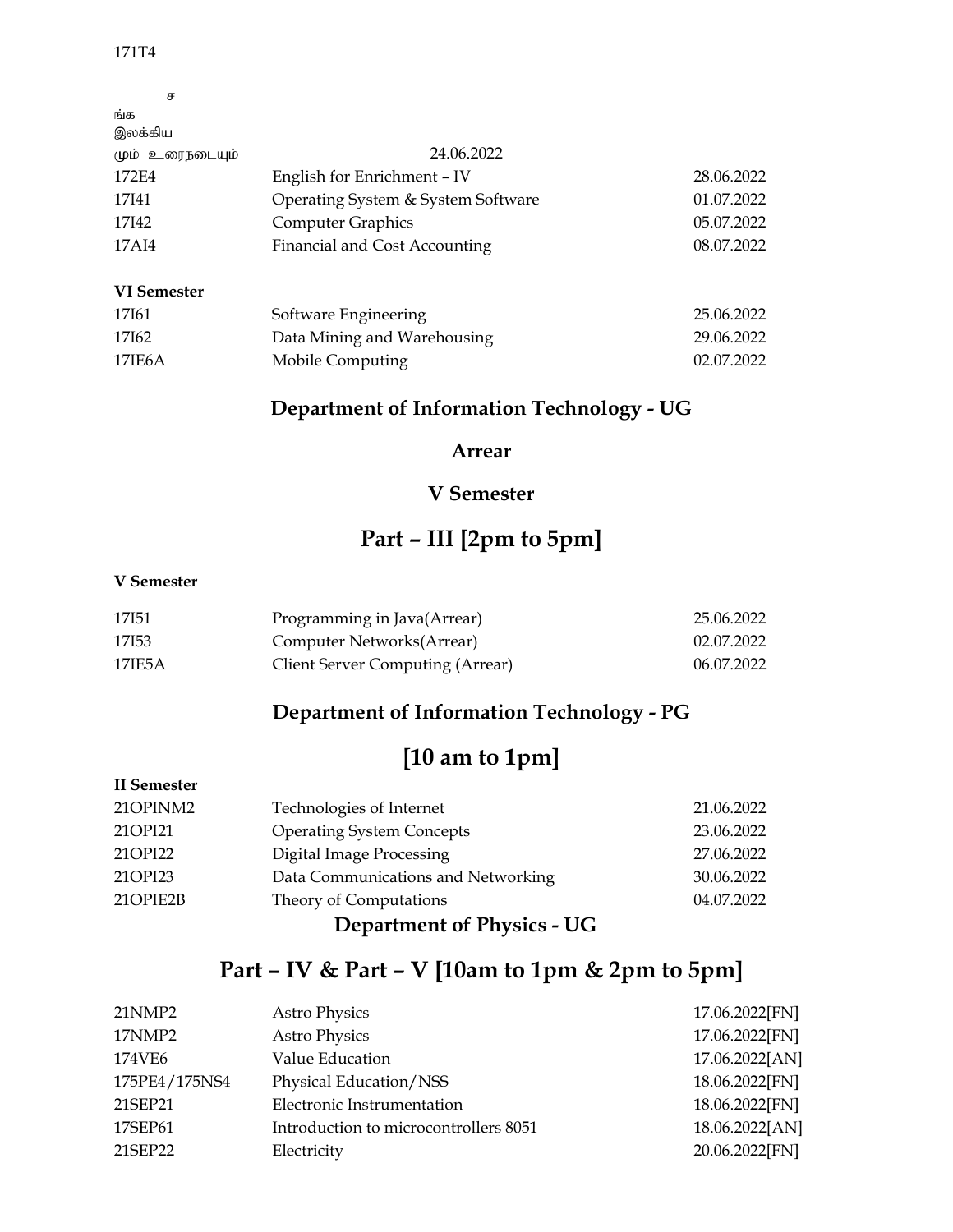## **Certificate Course [10 am to 1 pm]**

19PC1 Solar Energy 21.06.2022[FN]

## **Part – I, Part - II& Part – III [10 am to 1pm]**

| 211T <sub>2</sub>  | இடைக்கால இலக்கியமும் நாடகமும்            | 23.06.2022 |
|--------------------|------------------------------------------|------------|
| 211H <sub>2</sub>  | Part - I Hindi                           | 23.06.2022 |
| 212F <sub>2</sub>  | English for Enriching Communication - II | 27.06.2022 |
| 21P21              | Heat and Thermodynamics                  | 30.06.2022 |
| 21AM2              | Mathematics - II                         | 04.07.2022 |
| <b>IV</b> Semester |                                          |            |
| 171T4              | சங்க இலக்கியமும் உரைநடையும்              | 24.06.2022 |
| 172E4              | English for Enrichment - IV              | 28.06.2022 |
| 17P41              | Optics                                   | 01.07.2022 |
| 17AM4              | Mathematics - IV                         | 05.07.2022 |
| 17AKP4             | Organic and Physical Chemistry           | 08.07.2022 |
| <b>VI</b> Semester |                                          |            |
| 17P61              | <b>Solid State Physics</b>               | 25.06.2022 |
| 17P62              | Spectroscopy                             | 29.06.2022 |
| 17PE6A             | <b>Theoretical Physics</b>               | 02.07.2022 |
| 17AKP6             | Analytical and Inorganic Chemistry       | 06.07.2022 |
|                    | <b>Department of Physics - PG</b>        |            |
|                    | $[10 \text{ am to 1pm}]$                 |            |
| <b>II</b> Semester |                                          |            |
| 21OPPNM2           | Astronomy and Astrophysics               | 21.06.2022 |
| 21OPP21            | Mathematical Physics - II                | 23.06.2022 |
| 21OPP22            | Thermodynamics & Statistical Mechanics   | 27.06.2022 |
| 21OPP23            | Electromagnetic Theory                   | 30.06.2022 |
| 21OPPE2A           | Instrumentation                          | 04.07.2022 |
|                    |                                          |            |

#### **IV Semester**

| 18PP41  | Solid State Physics - II | 24.06.2022 |
|---------|--------------------------|------------|
| 18PP42  | Quantum Mechanics - II   | 28.06.2022 |
| 18PP43  | Molecular Spectroscopy   | 01.07.2022 |
| 18PPE4A | Microprocessor           | 05.07.2022 |

#### **Department of Nutrition and Dietetics - UG**

| 21NMN2        | Food Preservation                                | 17.06.2022[FN] |
|---------------|--------------------------------------------------|----------------|
| 174VE6        | Value Education                                  | 17.06.2022[AN] |
| 175PE4/175NS4 | Physical Education/NSS                           | 18.06.2022[FN] |
| 21SEN21       | <b>Extension Education</b>                       | 18.06.2022[FN] |
| 17SEN21       | Nutritional Assessment and Surveillance (Arrear) | 18.06.2022[FN] |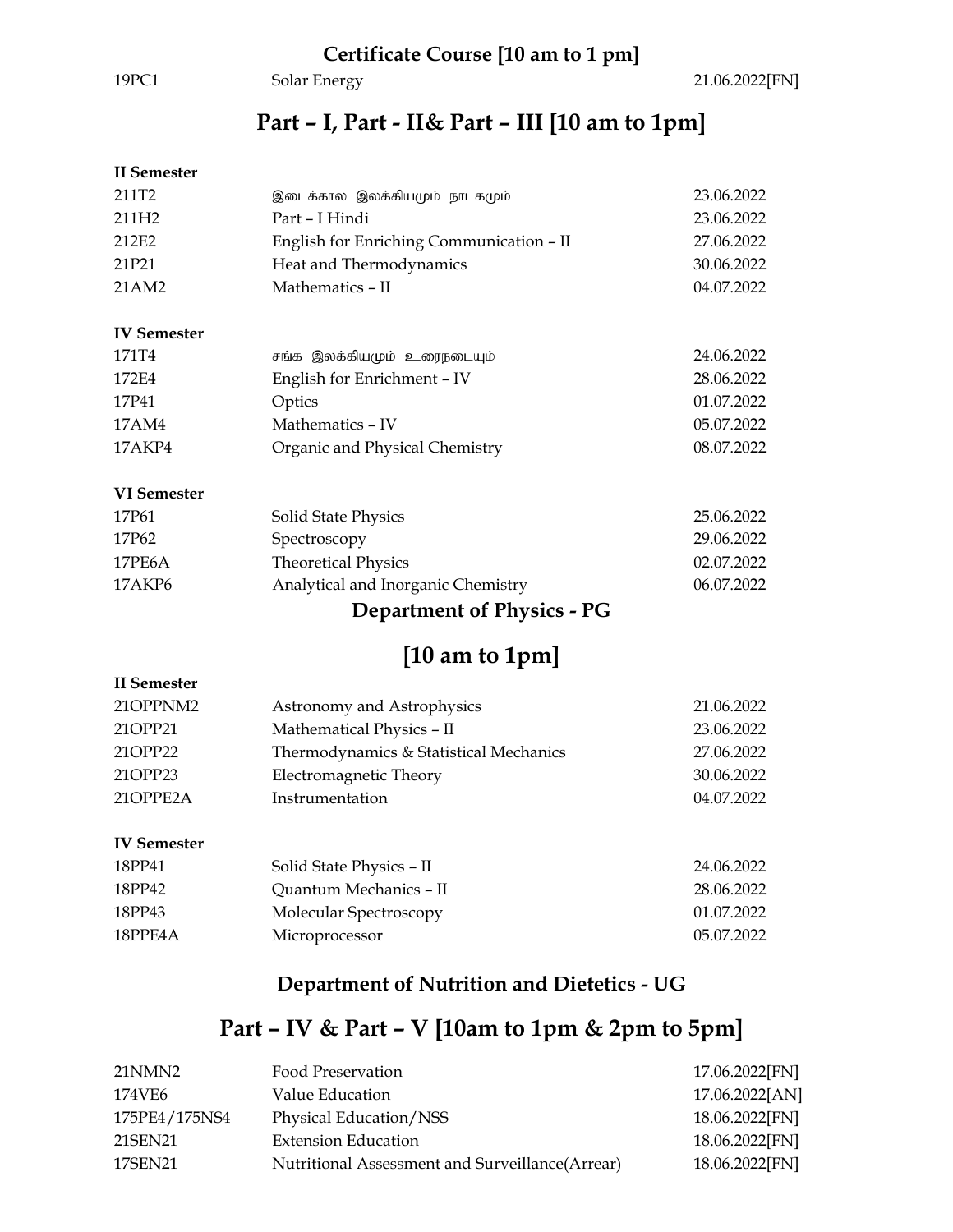| 17SEN61                                        | Front Office Management                    | 18.06.2022[AN] |
|------------------------------------------------|--------------------------------------------|----------------|
| 21SEN22                                        | <b>Textiles and Clothing</b>               | 20.06.2022[FN] |
| 17SEN22                                        | Home Food Catering(Arrear)                 | 20.06.2022[FN] |
|                                                |                                            |                |
|                                                | Certificate Course [10 am to 1 pm]         |                |
| 18NC1                                          | Food Preparation                           | 21.06.2022[FN] |
| <b>18NC2</b>                                   | <b>Food Preservation</b>                   | 22.06.2022[FN] |
|                                                | Diploma Course [2 pm to 5 pm]              |                |
| 17ND1                                          | <b>Fundamentals of Food Science</b>        | 21.06.2022[AN] |
| 17ND <sub>2</sub>                              | Principles of Basic Nutrition              | 22.06.2022[AN] |
| Part - I, Part - II& Part - III [10 am to 1pm] |                                            |                |
| <b>II</b> Semester                             |                                            |                |
| 211T2                                          |                                            | 23.06.2022     |
|                                                | இடைக்கால இலக்கியமும் நாடகமும்              |                |
| 171T <sub>2</sub>                              | பக்தி இலக்கியமும் நாடகமும்(Arrear)         | 23.06.2022     |
| 212E2                                          | English for Enriching Communication - II   | 27.06.2022     |
| 172E2                                          | English for Enrichment - II(Arrear)        | 27.06.2022     |
| 21N21                                          | Food Science - II                          | 30.06.2022     |
| 17N21                                          | Food Science - II(Arrear)                  | 30.06.2022     |
| 21AN21                                         | Food Microbiology                          | 04.07.2022     |
| 17AN2                                          | Food Microbiology (Arrear)                 | 04.07.2022     |
| <b>IV Semester</b>                             |                                            |                |
| 171T4                                          | சங்க இலக்கியமும் உரைநடையும்                | 24.06.2022     |
| 172E4                                          | English for Enrichment - IV                | 28.06.2022     |
| 17N41                                          | Nutritional Biochemistry                   | 01.07.2022     |
| 17AN41                                         | <b>Food Preservation</b>                   | 05.07.2022     |
| 17AKN4                                         | <b>Environmental and Organic Chemistry</b> | 08.07.2022     |
| <b>VI</b> Semester                             |                                            |                |
| 17N61                                          | Food Processing                            | 25.06.2022     |
| 17N62                                          | Dietetics - II                             | 29.06.2022     |
| 17NE6A                                         | Post Harvest Technology                    | 02.07.2022     |
| 17AKN6                                         | Applied and Medicinal Chemistry            | 06.07.2022     |
|                                                |                                            |                |

## **Department of B.C.A. - UG**

## **Part – IV & Part – V [10am to 1pm & 2pm to 5pm]**

| 21NMJ2        | Web Designing          | 17.06.2022[FN] |
|---------------|------------------------|----------------|
| 174VE6        | Value Education        | 17.06.2022[AN] |
| 175PE4/175NS4 | Physical Education/NSS | 18.06.2022[FN] |

## **Certificate Course [10 am to 1 pm]**

| 19JC1<br>Multimedia Technology | 21.06.2022[FN] |
|--------------------------------|----------------|
|--------------------------------|----------------|

## **Part – I, Part - II& Part – III [10 am to 1pm]**

# **II Semester**

211T2 ,ilf;fhy ,yf;fpaKk; ehlfKk; 23.06.2022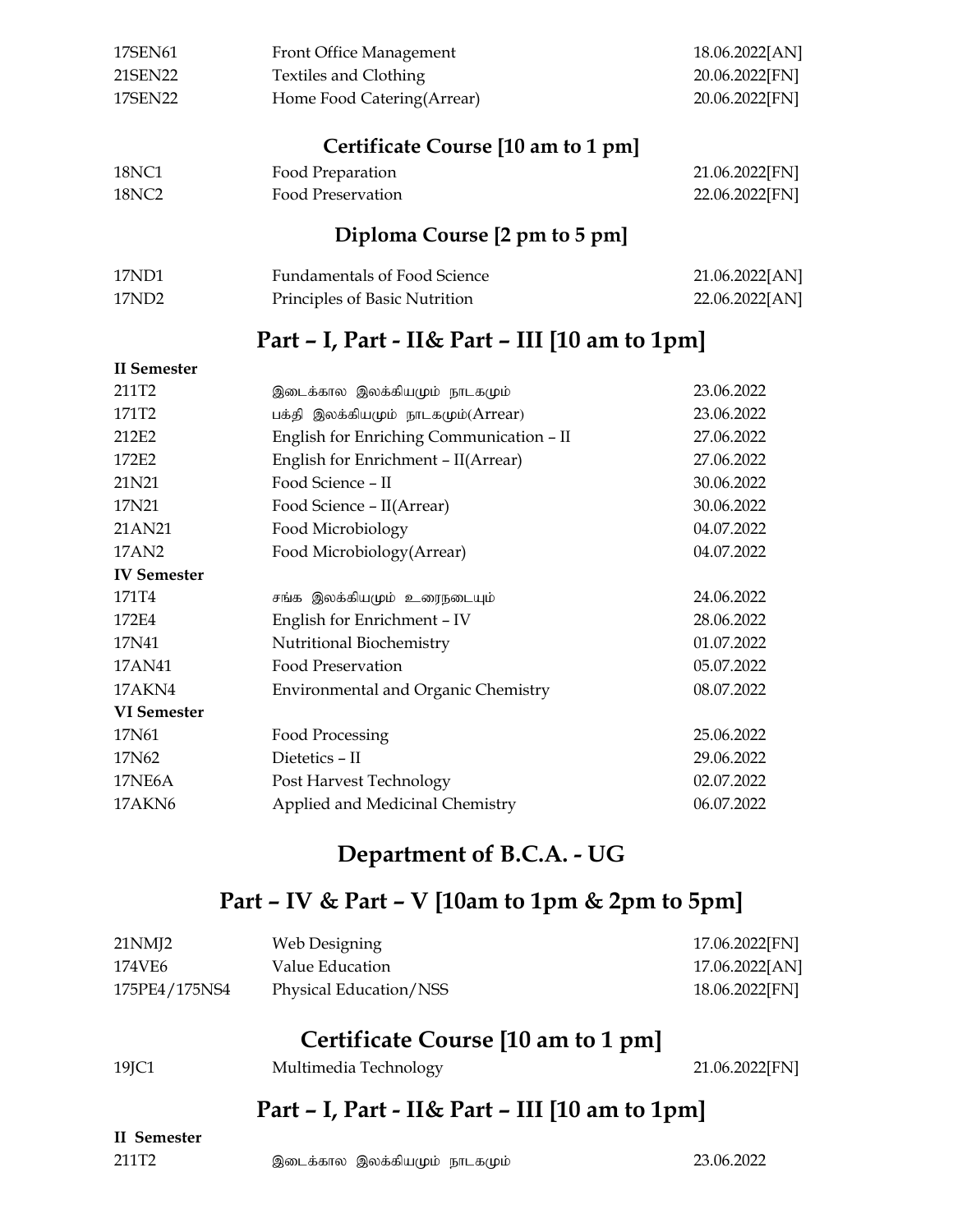| 212E2              | English for Enriching Communication - II | 27.06.2022 |
|--------------------|------------------------------------------|------------|
| 21]21              | Object Oriented Programming with C++     | 30.06.2022 |
| 21AMJ2             | Resource Management Techniques           | 04.07.2022 |
|                    |                                          |            |
| <b>IV</b> Semester |                                          |            |
| 171T4              | சங்க இலக்கியமும் உரைநடையும்              | 24.06.2022 |
| 172F4              | English for Enrichment - IV              | 28.06.2022 |
| 17J41              | Data Structures and Computer Algorithms  | 01.07.2022 |
| 17142              | Relational Database Management System    | 05.07.2022 |
| 17AMJ4             | Numerical Methods                        | 08.07.2022 |
| <b>VI</b> Semester |                                          |            |
| 17161              | Software Engineering                     | 25.06.2022 |

| 1/101  | Software Engineering | 23.00.2022 |
|--------|----------------------|------------|
| 17J62  | Web Technology       | 29.06.2022 |
| 17JE6A | Data Mining          | 02.07.2022 |

#### **Department of M.C.A. – PG**

## **[10 am to 1pm]**

| <b>II</b> Semester |                                  |            |
|--------------------|----------------------------------|------------|
| 210MCNM2           | E-Commerce                       | 21.06.2022 |
| 210MC21            | Open Source Technology           | 23.06.2022 |
| 210MC22            | Advanced Java Programming        | 27.06.2022 |
| 210MC23            | Software Engineering             | 30.06.2022 |
| 21OMCE2A           | Data Mining and Data Warehousing | 04.07.2022 |
| <b>IV Semester</b> |                                  |            |

| 20MC41 | Big Data Analytics | 24.06.2022 |
|--------|--------------------|------------|
| 20MC42 | Machine Learning   | 28.06.2022 |

#### **Department of Chemistry - UG**

## **Part – IV & Part – V [10am to 1pm & 2pm to 5pm]**

| 21NMK2        | Chemistry in Everyday Life | 17.06.2022[FN] |
|---------------|----------------------------|----------------|
| 17NMK2        | Chemistry in Everyday Life | 17.06.2022[FN] |
| 174VE6        | Value Education            | 17.06.2022[AN] |
| 175PE4/175NS4 | Physical Education/NSS     | 18.06.2022[FN] |
| 21SEK21       | Medicinal Chemistry        | 18.06.2022[FN] |
| 17SEK61       | Green and Nano Chemistry   | 18.06.2022[AN] |
| 21SEK22       | Forensic Chemistry         | 20.06.2022[FN] |

#### **Certificate Course [10 am to 1 pm]**

17KC1 Chemistry of consumer Products 21.06.2022[FN]

II **Semester** 

## **Part – I, Part - II& Part – III [10 am to 1pm]**

| 211T <sub>2</sub> | இடைக்கால இலக்கியமும் நாடகமும்            | 23.06.2022 |
|-------------------|------------------------------------------|------------|
| 212E2             | English for Enriching Communication - II | 27.06.2022 |